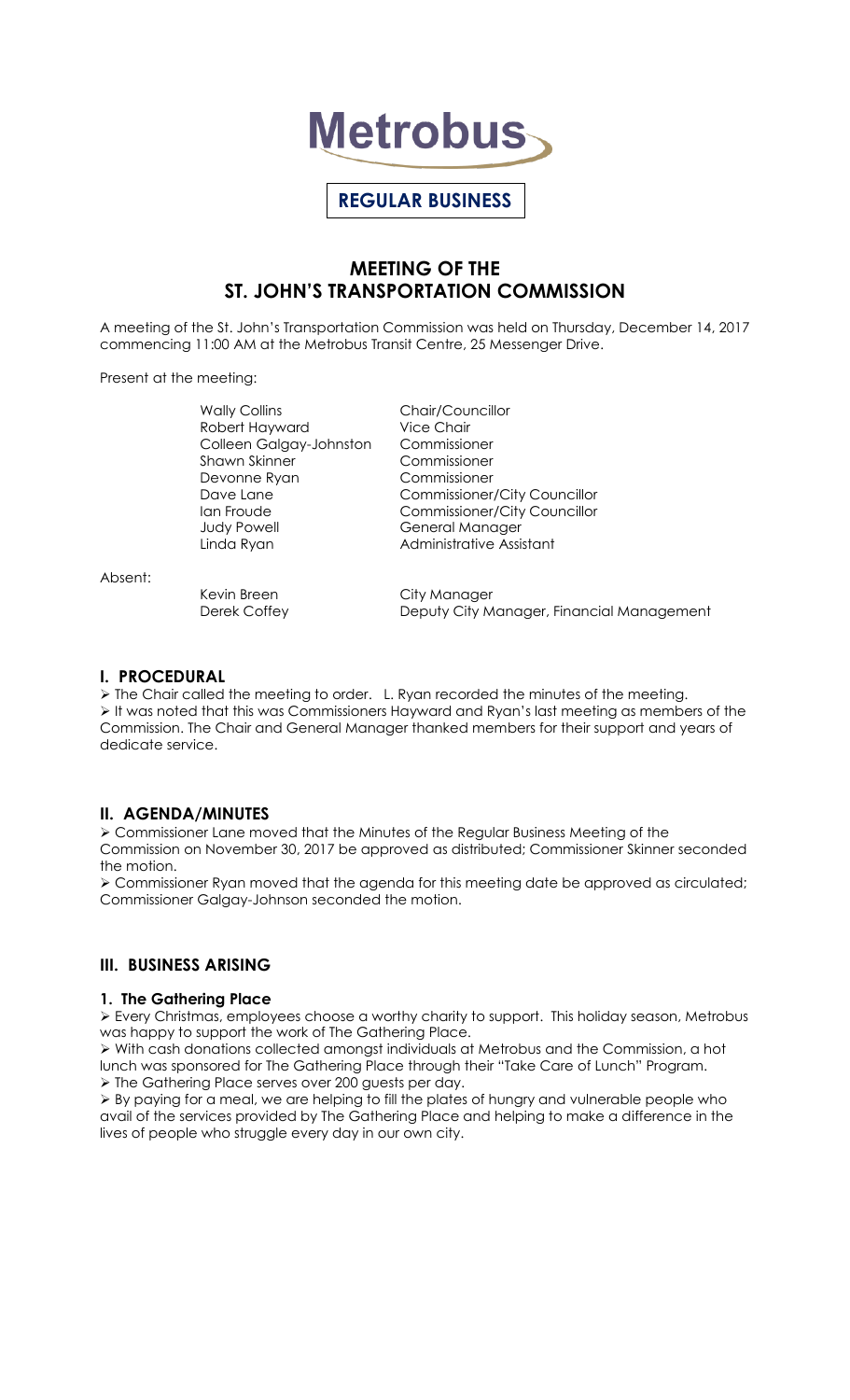

# **IV. NEW BUSINESS**

#### **1. Financial Statements**

 $\triangleright$  The financial statements for the period ending November 30, 2017 were reviewed and discussed.

### **2. Uniforms Tender — 2018-2020**

 A tender for uniforms was prepared and issued during November with a closing date of December 1, 2017.

 $\triangleright$  The tender is for three (3) years at fixed prices with no escalation.

> Three (3) bids were received and are summarized below:

| <b>2017 METROBUS UNIFORM TENDER</b> |                       |                       |            |             |
|-------------------------------------|-----------------------|-----------------------|------------|-------------|
| BID#                                | <b>NAME</b>           | <b>BASE BID PRICE</b> | <b>HST</b> | TOTAL BID   |
|                                     | Uniform Works         | \$56,300.80           | \$8,445.12 | \$64,745.92 |
| - റ                                 | Professional Uniforms | \$61,686.71           | \$9,253.01 | \$70,939.72 |
| - 3                                 | Martin and Levesque   | \$58,115.10           | \$8,717.27 | \$66,832.27 |

 $\triangleright$  It was noted that the lowest bid from Uniform Works came in below that of the current supplier, Martin and Lebesque.

 $\triangleright$  Samples were supplied with the bid by Uniform Works and the quality of the items is satisfactory.

 All else being equal, it is recommended that the tender be awarded to Uniform Works for the next three (3) years.

**ACTION:** It was moved by Commissioner Galgay-Johnson and seconded by Commissioner Ryan that the tender be awarded to Uniform Works as recommended at a total price of \$64,745.92 per year.

# **3. Facility Tour and Presentation**

 In anticipation of a Metrobus Review as budgeted by City Council, this item will be scheduled for January, 2018. City Councillors will be invited to attend.

It will be of particular benefit for our newest Commissioner members, Councillors Ian Froude and Dave Lane; and also members Kevin Breen, City Manager and Derek Coffee, Deputy City Manager – Financial Management, who have not yet toured the facility.

Following the tour, a presentation will be made providing an overview of Metrobus operations.

# **V. OTHER** (Information/Community)

#### **1. Charges – Driver Who Purposely Rear-ended a Metrobus**

 $\triangleright$  A youth filmed himself with other passengers in his vehicle purposely crashing into the back of a Metrobus parked at a bus stop near the Basilica on Military Road and shared the video on social media.

 $\triangleright$  The video was noticed by an employee and the incident reported by Metrobus management to the Royal Newfoundland Constabulary who tracked down the individual and subsequently charged him with a criminal act (Summary Conviction Offense).